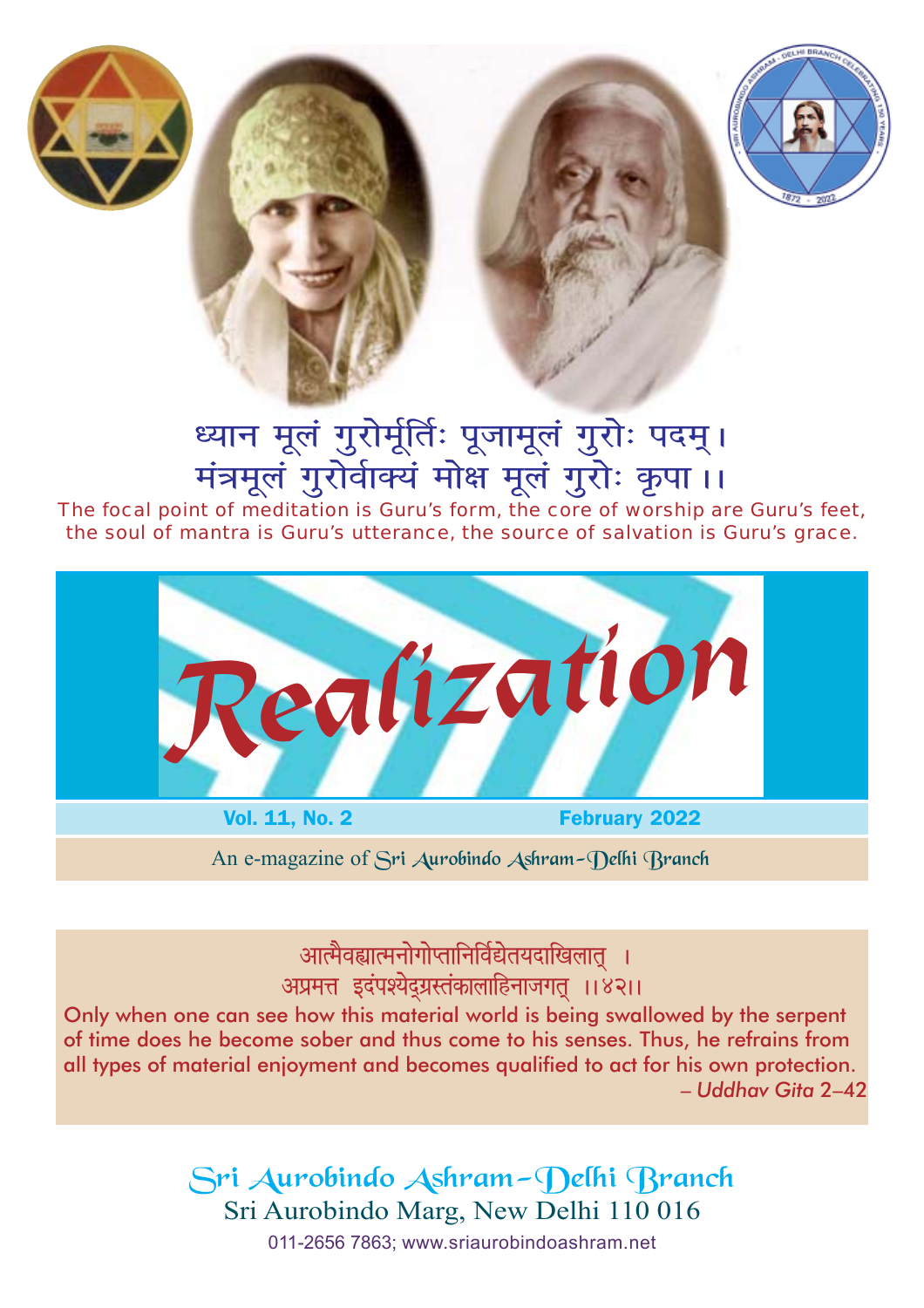# Ongoing & Forthcoming Events February 2022

Monday – Saturday **7 – 7:30 pm** Meditation Due to COVID restrictions, until further notice, Sunday Discourses will be posted on <https://www.youtube.com/channel/UCcmF6JzAOsBMdqJjZbnmyng>

## **SUNDAY SATSANGS**

The Sunday Satsangs will not be held till the weekend curfew in Delhi continues. They will be resumed as and when covid-related restrictions are lifted and activities like the satsang are legally permissible.

However, discourses would be recorded and uploaded on the Ashram's YouTube channel. All efforts would be made to maintain a frequency of one new discourse per week.

|                               | <b>ONLINE CLASSES by Shri Prashant Khanna on FREE CONFERENCE CALL PLATFORM</b> |                     |
|-------------------------------|--------------------------------------------------------------------------------|---------------------|
| <b>Thursdays: 03,10,17,24</b> | $11:15$ am-12:15 pm                                                            | <b>Bhagvad Gita</b> |
|                               | To join, please contact Dr. Sonia Gupta (+91 98103 05078)                      |                     |
| <b>Saturdays: 05,12,19,26</b> | 11:00 am-12 noon                                                               | <b>Bhagvad Gita</b> |
|                               | Hybrid - Online + Physical (Sri Aurobindo Bhavan, Gurgaon)                     |                     |
|                               | To join, please contact Sri Satya Prakash (+91 88007 61046)                    |                     |
| <b>Sundays: 06,13,20,27</b>   | 11:15 am-12 noon Sonnets by Sri Aurobindo                                      |                     |
|                               | To join, please contact Sri Satya Prakash (+91 88007 61046)                    |                     |

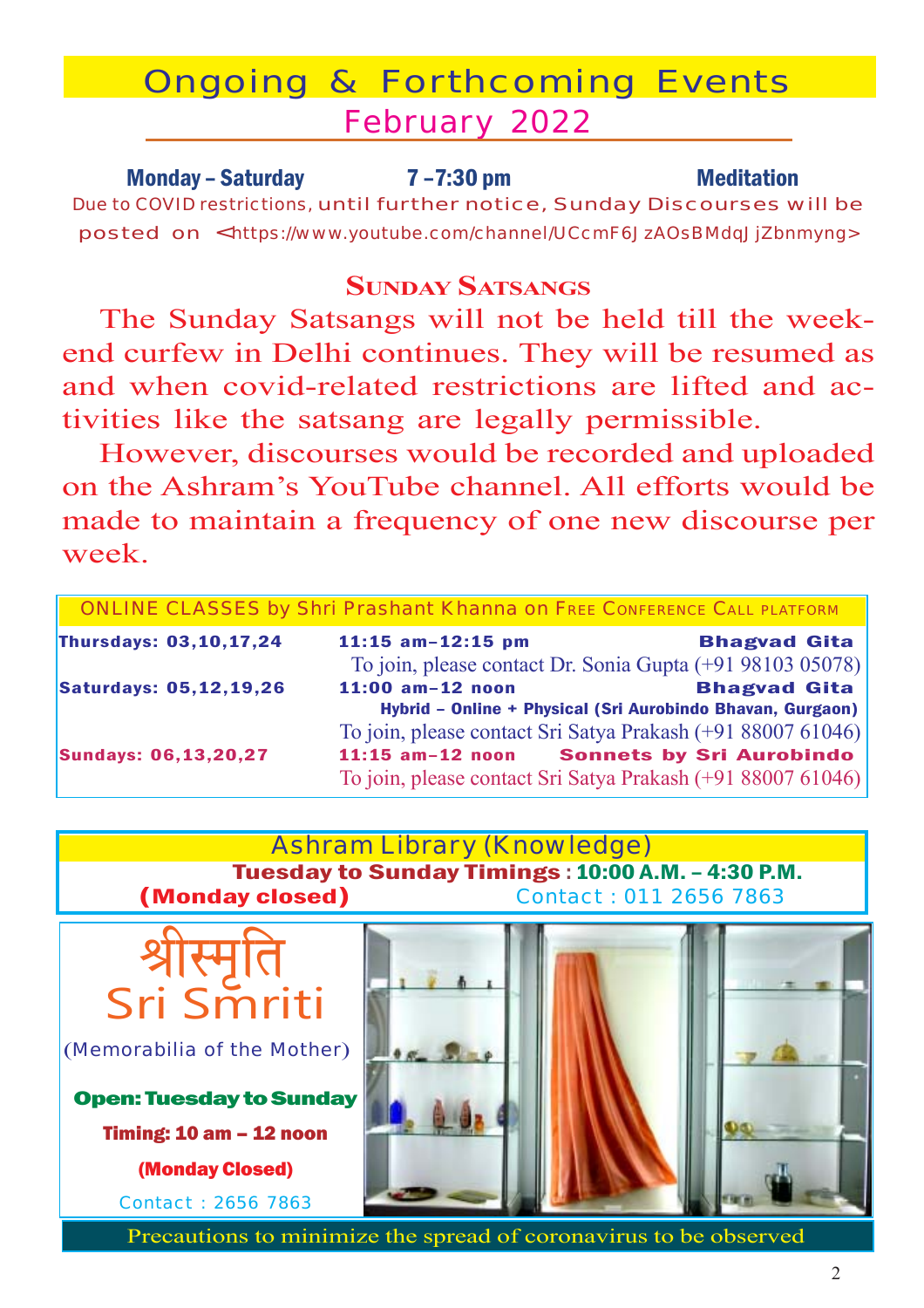|               |   | Sri Aurobindo Ashram-Delhi Branch's SOCIAL MEDIA LINKS  |
|---------------|---|---------------------------------------------------------|
| YouTube       | ÷ | https://youtube.com/sriaurobindoashramdelhibranch       |
| Facebook      |   | http://facebook.com/sriaurobindoashramdelhibranch       |
| Instagram     | ÷ | https://www.instagram.com/sriaurobindoashramdelhibranch |
| Twitter       | ÷ | https://twitter.com/saadelhibranch                      |
| Website       |   | http://sriaurobindoashram.net/                          |
| Micro Website | ÷ | http://sriaurobindoashram.net/Mirra100/                 |

## Matri Kala Mandir (MKM) CLASSES

Corona Virus (COVID-19) outbreak has forced all Matri Kala Mandir classes in abeyance. Please make a status-check on the Ashram website, www.sriaurobindoashram.net.

The Mother's Integral Health Centre Activities

Phone 88005 52685, <tmihc2000@gmail.com>

**Please Note**: Health Centre activities, except for the online, are in abeyance due to COVID. Please make a status-check on the Ashram website, www.sriaurobindoashram.net.

### Speciality Clinics by Appointment

| Tue/Thu/Sat      | 10 am-12 noon     | <b>Allopathy</b>             |  |
|------------------|-------------------|------------------------------|--|
| <b>Saturday</b>  | 11 am $-1$ pm     | <b>Ayurveda Consultation</b> |  |
| <b>Mon-Sat</b>   | $10$ am-4 pm      | <b>Ayurveda Treatments</b>   |  |
| <b>Tuesday</b>   | 10 am-12 noon     | <b>Counselling</b>           |  |
| <b>Thursday</b>  | 11 am-12 noon     | <b>Eye specialist</b>        |  |
| Mon/Wed/Fri      | 11 am $-1$ pm     | <b>Homeopathy</b>            |  |
| Mon-Sat (6 days) | 10:30 am-12:30 pm | <b>Physiotherapy</b>         |  |

### FREE Virtual Medical Consultation with Dr. Tarun Baveja ON LIFESTYLE, PHYSICAL OR PSYCHOLOGICAL ISSUES

Dr. Baveja, a general physician with over 30 years experience. has been working for The Mother's International School since 1996. For appointment, pl. contact : 88005 52685; <tmihc2000@gmail.com>

ONLINE classes on the Physical Practices of Yoga

Mon/Wed/Fri (for Senior Citizens) 9:45 - 10:45 am Ms. Vidya Mundhra Mon/Wed/Fri 2012 11 am–12 noon Ms. Vidya Mundhra

Tue/Thu/Sun 7 – 8 pm Ms. Vidya Mundhra

Contacts : 98181 89603 (Vidya Mundhra); 88005 52685 (Health Centre)

Spiritual Wellness ONLINE Program by Shri Deepak Jhamb

 Tue/Thu/Sat 4–5 pm |and|Individual sessions by appointment Daily 10am–12noon Contacts : 88005 52685; 011 2656 7863 Email: tmihc2000@gmail.com

### Ongoing activities venue: ONLY on SKYPE (ID: tmihc2000)

| <b>Monday</b>   | $4:00 - 4:45$ pm | <b>Vivekachoodamani</b>     | <b>Discourse</b>                                                                      | <b>Dr. Tarun Baveja</b> |
|-----------------|------------------|-----------------------------|---------------------------------------------------------------------------------------|-------------------------|
| Tue/Thu         | $4:00 - 4:45$ pm | <b>Aparoksanubhuti</b>      | <b>Discourse</b>                                                                      | <b>Dr. Tarun Baveja</b> |
| Wed/Fri         | $4:00 - 4:45$ pm | <b>Tattva-Bodh</b>          | <b>Discourse</b>                                                                      | <b>Dr. Tarun Baveja</b> |
| <b>Saturday</b> | $4:00 - 4:45$ pm | <b>Bhagvad Gita Sadhana</b> | <b>Discourse</b>                                                                      | <b>Dr. Tarun Baveja</b> |
| <b>Sunday</b>   | $4:00 - 4:45$ pm | <b>Satsang</b>              | <b>Discourse</b>                                                                      | <b>Dr. Tarun Baveja</b> |
|                 |                  |                             | Contact Ms. Swati Kohli: 98739 04420, <swatikohli3@gmail.com></swatikohli3@gmail.com> |                         |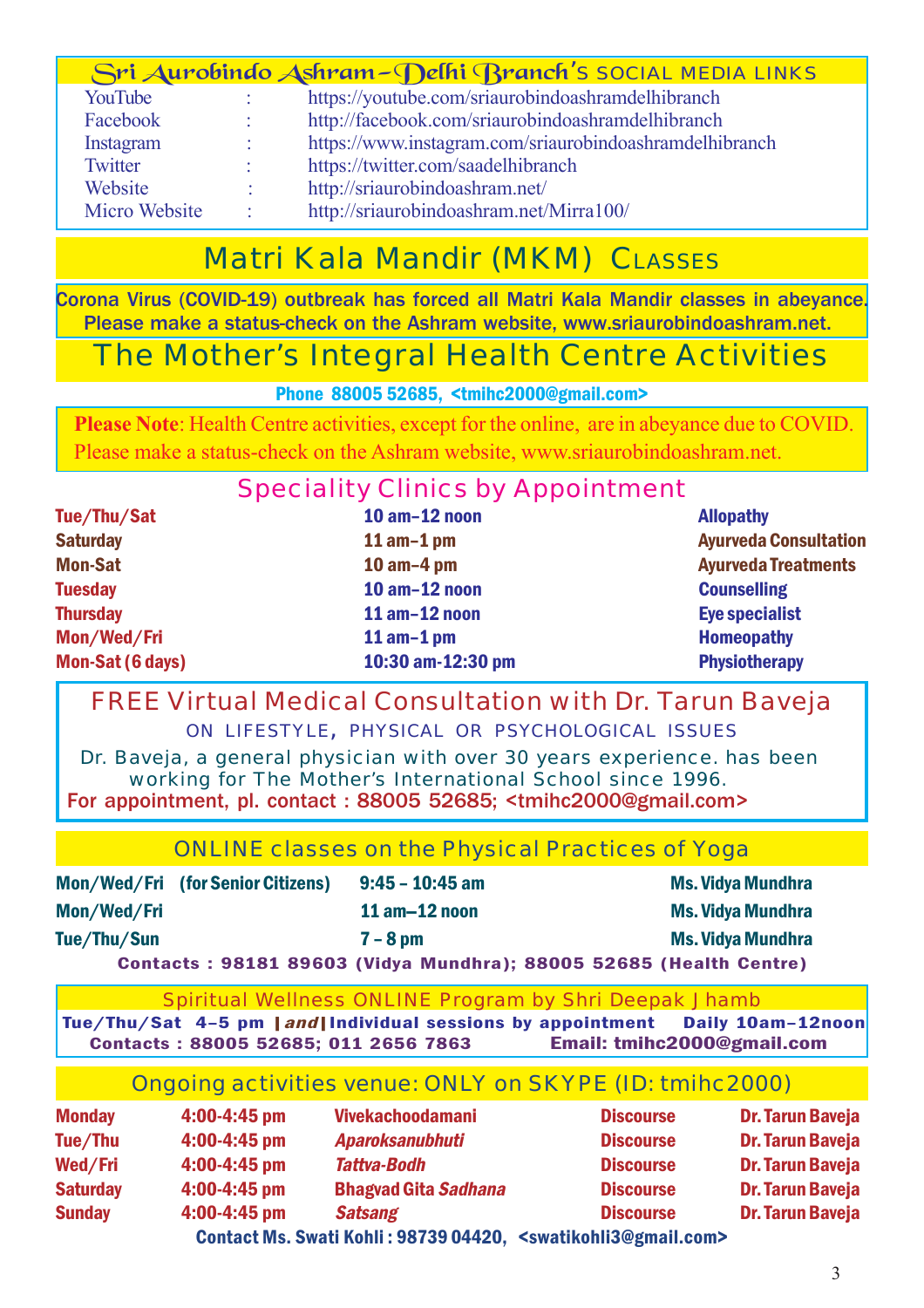## Important Days in the Ashram

### 2 February Foundation Day anniversary of Sri Aurobindo Ashram-Delhi Branch

#### Mother's message for the Foundation Day

 $12 - 2.56$ 12.2.56 Opening of the Sni aurobius a ashram Opening of the Sri Aurobindo Ashram Debli tranch Delhi Branch Let this place be worthy det This place be worthy of its name and manifest of its name and manifest the true spirit of Sri Aurobindo's the true spirit of Sri Aurobindo's teaching and message to teaching and message to the world. the world. With my blessings With my blessings The Mother

#### February 144th Birth Anniversary of the Mother - Darshan Day

I am *the Shakti of Sri Aurobindo alone*, and the Mother of all my children.

 My children are all *equally* part of my consciousness and of my being. When transformed and realised, all will have an equal right to manifest each one an aspect of myself and Sri Aurobindo.

 It is the unity of all in the solidarity of a common manifestation that will allow the creation of the new and divine world upon the Earth. Each will bring his part, but no part will be complete except as a power in the solidarity of the whole.

 1927 – *Sri Aurobindo* (*from the point of view of the Mother*)

दर्शन (Darshan)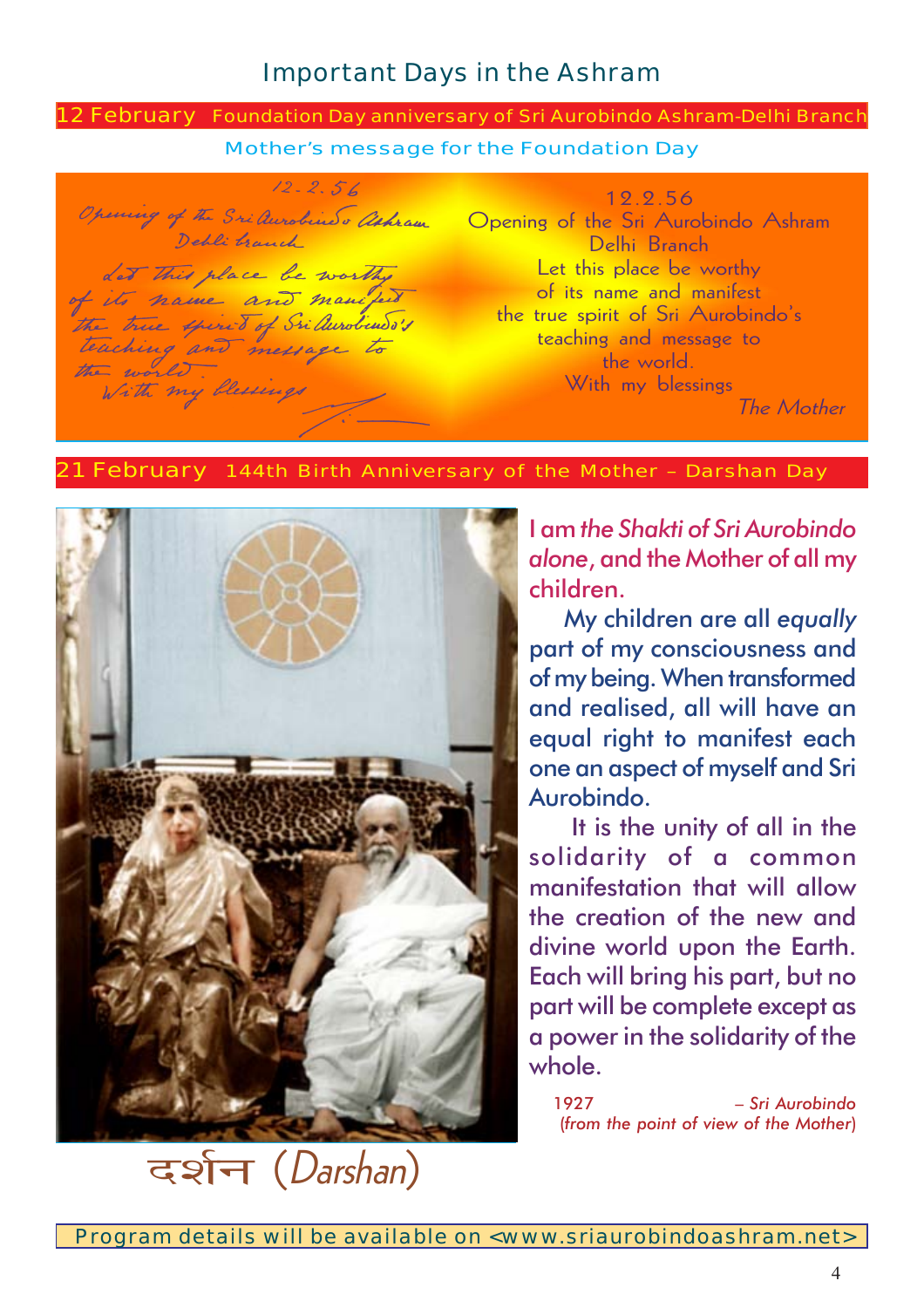### Maya : the Energy of the Absolute (3)

One of the most remarkable manifestations of Avidya in human consciousness, presenting in its nature and laws of working a close analogy to its parent is the power of imagination,—the power of bodying forth images which may either be reabsorbed into the individual consciousness which gave them forth or outlast it.Of the latter kind poetical creation is a salient example. At a certain time in a certain country one named Shakespeare created a new world by the force of his Avidya, his faculty of imagining what is not. That world is as real and unreal today as it was when Shakespeare created it or in more accurate Vedantic language *asrijata*, loosed it forth from the causal world within him. Within the limits of that world Iago is real to Othello, Othello to Desdemona, and all are real to any and every consciousness which can for a time abstract itself from this world [of] its self created surroundings and enter the world of Shakespeare.We are aware of them, observe them, grow in knowledge about them, see them act, hear them speak, feel for their griefs and sorrows; and even when we return to our own world, they do not always leave us, but sometimes come with us and influence our actions. The astonishing power of poetical creation towards moulding life and history, has not yet been sufficiently observed; yet it was after all Achilles, the swift-footed son of Peleus, who thundered through Asia at the head of his legions, dragged Batis at his chariot-wheels and hurled the Iranian to his fall,—Achilles, the son of Peleus, who never lived except as an image,—nay, does not omniscient learning tell us, that even his creator never lived, or was only a haphazard assortment of poets who somehow got themselves collectively nicknamed Homer! Yet these images, which we envisage as real and confess by our words, thoughts, feelings, and sometimes even by our actions to be real, are, all the time and we know them perfectly well to be as mythical as the dream, the mirage and the juggler on his rope. There is no Othello, no Iago, no Desdemona but all these are merely varieties of name & form, not of Shakespeare, but in which Shakespeare is immanent and which still exist merely because Shakespeare is immanent in them. Nevertheless he who best succeeds in imaging forth these children of illusion, this strange harmonic Maya, is ever adjudged by us to be the best poet, Creator or Maker, even though others may link words more sweetly together or dovetail incidents more deftly. The parallel between this work of imagination and the creation of phenomena and no less between the relation of the author to his creatures and the relation of the Conditioned Brahman to His creatures is astonishingly close in most of their details no less than in their general nature. Observe for instance that in all that multitude of figures vicious & virtuous, wise and foolish, he their creator who gave them forth, their Self and reality without whom they cannot exist, is unaffected by their crimes and virtues, irresponsible and free...

What then? Is this analogy anything more than poetic fancy, or is not after all, the whole idea of Brahman and Maya itself a mere poetic fancy? Perhaps, but not more fanciful or unreal, in that case, than the Universe itself and its motions; for the principle & working of the two are identical.

Let us ask ourselves, what it is that has happened when a great work of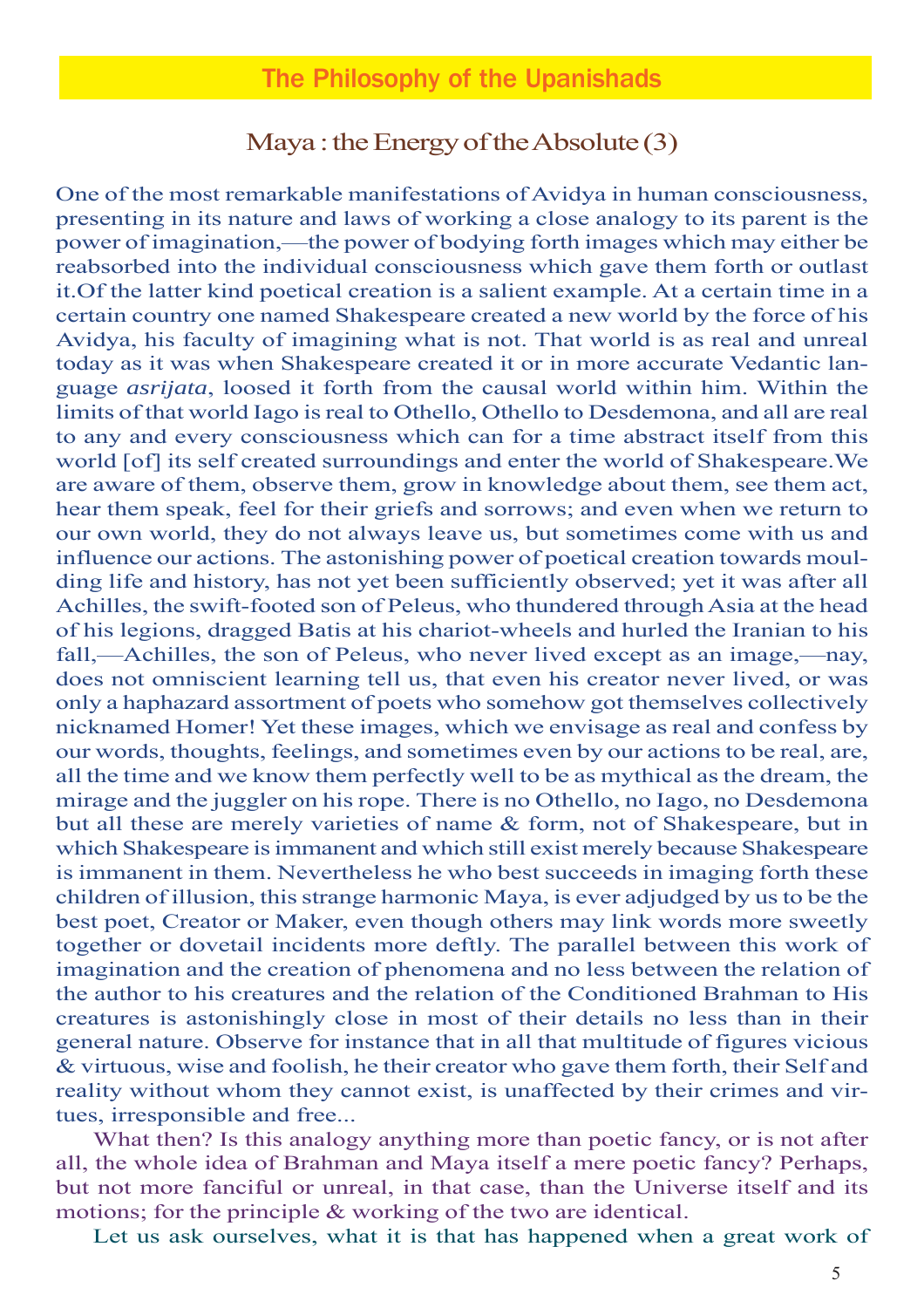creation takes place and how it is that Shakespeare's creatures are still living to us, now that Shakespeare himself is dead and turned to clay. Singular indeed that Shakespeare's creations should be immortal and Shakespeare himself a mere shortlived conglomeration of protoplasmic cells! We notice first that Shakespeare's dramatic creatures are only a selection or anthology from among the teeming images which peopled that wonderful mind; there were thousands of pictures in that gallery which were never produced for the admiration of the ages. This is a truth to which every creator whether he use stone or colour or words for his thought-symbols will bear emphatic testimony. There was therefore a subtler and vaster world in Shakespeare than the world we know him to have bodied forth into tangible material of literature. Secondly we note that all these imaginations already existed in Shakespeare unmanifested and unformed before they took shape and body; for certainly they did not come from outside. Shakespeare took his materials from this legend or that play, this chronicle or that history? His framework possibly, but not his creations; Hamlet did not come from the legend or the play, nor Cassius or King Henry from the history or the chronicle. No, Shakespeare contained in himself all his creatures, and therefore transcended & exceeded them; he was and is more than they or even than their sum and total; for they are merely limited manifestations of him under the conditions of time & space, and he would have been the same Shakespeare, even if we had not a scene or a line of him to know him by; only the world of imagination would have remained latent in him instead of manifest, *avyakta* instead of *vyakta*. Once manifest, his creatures are preserved immortally, not by print or manuscript, for the Veda has survived thousands of years without print or manuscript,—but, by words, shall we say? no, for words or sounds are only the physical substance, the atoms out of which their shapes are built, and can be entirely rearranged,—by translation, for example—without our losing Othello and Desdemona, just as the indwelling soul can take a new body without being necessarily changed by the transmigration. Othello and Desdemona are embodied in sounds or words, but thought is their finer and immortal substance. It is the subtler world of thought in Shakespeare from which they have been selected and bodied forth in sounds, and into the world of thought they originally proceeded from a reservoir of life deeper than thought itself, from an ocean of being which our analysis has not yet fathomed.

Now, let us translate these facts into the conceptions of Vedanta. Parabrahman self-limited in the name and form of Shakespeare, dwells deepest in him invisible to consciousness, as the unmanifest world of that something more elemental than thought (may it not be causal, elemental Will?), in which Shakespeare's imaginations lie as yet unformed and undifferentiated; then he comes to a surface of consciousness visible to Shakespeare as the inwardly manifest world of subtle matter or thought in which those imaginations take subtle thought-shapes & throng; finally, he rises to a surface of consciousness visible to others besides Shakespeare as the outwardly manifest world, manifest in sound, in which a select number of these imaginations are revealed to universal view. These mighty images live immortally in our minds because Parabrahman in Shakespeare is the same as Parabrahman in ourselves; and because Shakespeare's thought is, therefore, water of the same etheric ocean as that which flows through our brains. Thought, in fact, is one, although to be revealed to us, it has to be bodied forth and take separate shapes in sound forms which we are accustomed to perceive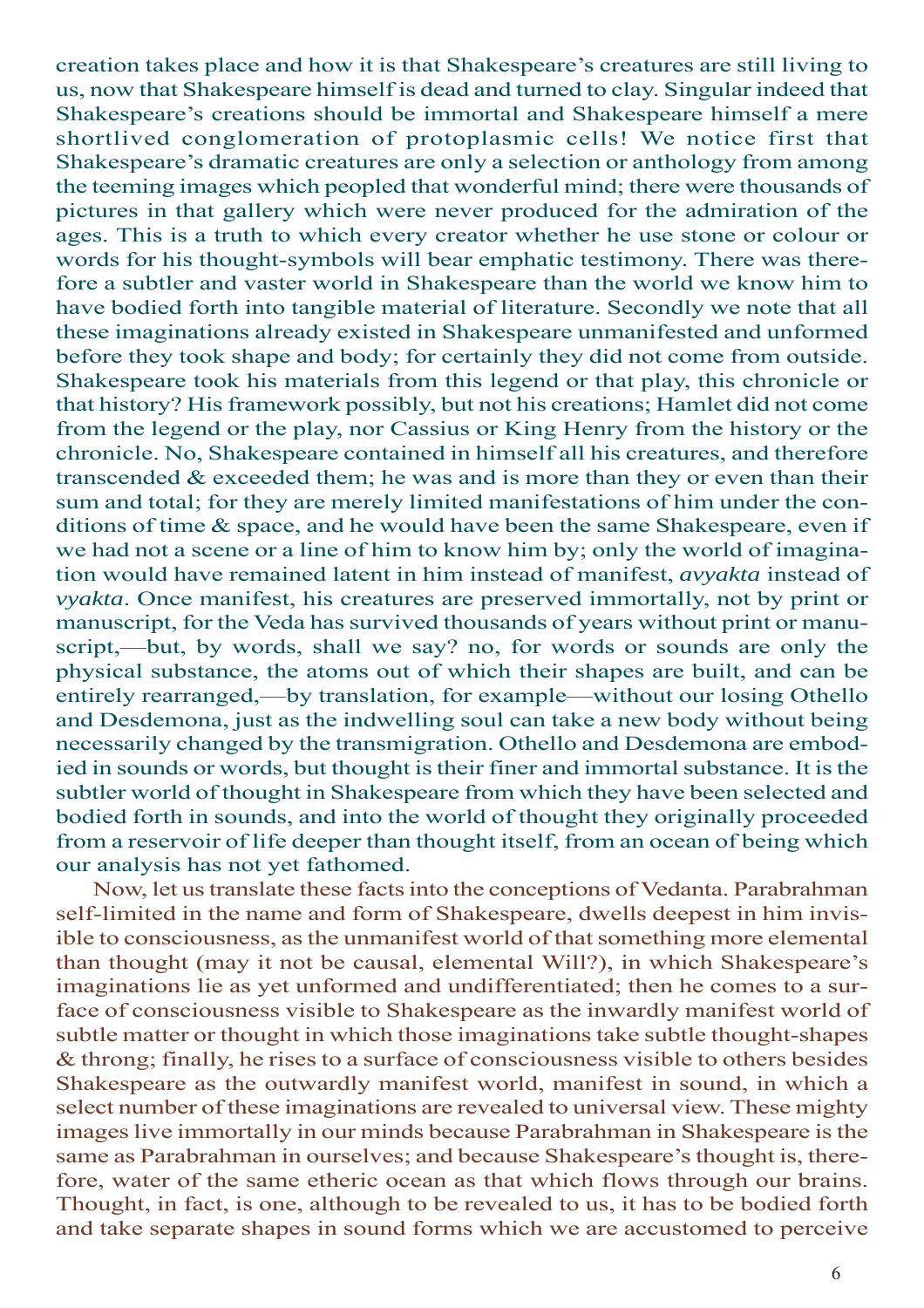and understand. Brahman-Brahma as Thought Creative in Shakespeare brings them forth, Brahman-Vishnu as Thought Preservative in us maintains them, Brahman-Rudra as Thought Destructive or Oblivion will one day destroy them; but in all these operations Brahman is one, Thought is one, even as all the Oceans are one. Shakespeare's world is in every way a parable of ours. There is, however, a distinction—Shakespeare could not body forth his images into forms palpable in gross matter either because, as other religions believe, that power is denied to man, [or] because, as Vedantism suggests, mankind has not risen as yet to that pitch of creative force.

There is one class of phenomena however in which this defect of identity between individual Imagination and universal Avidya seems to be filled up. The mind can create under certain circumstances images surviving its own dissolution or departure, which do take some kind of form in gross matter or at least matter palpable to the gross senses. For the phenomena of apparition there is an accumulating mass of evidence. Orthodox Science prefers to ignore the evidence, declines to believe that a prima facie case has been made out for investigation and shuts the gate on farther knowledge with a triple polysyllabic key, mysticism, coincidence, hallucination. Nevertheless, investigated or not, the phenomena persist in occurring! Hauntings, for example, for which there are only scattered indications in Europe, are in India, owing to the more strenuous psychical force and more subtle psychical sensitiveness of our physical organisation, fairly common. In these hauntings we have a signal instance of the triumph of imagination. In the majority of cases they are images created by dying or doomed men in their agony which survive the creator, some of them visible, some audible, some both visible and audible, and in rare cases in an unearthly, insufficient, but by no means inefficient manner, palpable. The process of their creation is in essence the same as attends the creation of poetry or the creation of the world; it is *tapas* or *tapasya*,—not penance as English scholars will strangely insist on translating it, but HEAT, a tremendous concentration of will, which sets the whole being in a flame, masses all the faculties in closed ranks and hurls them furiously on a single objective. By *tapas* the world was created; by *tapas*, says the Moondaca, creative Brahman is piled up, *chiyate*, gathered & intensified; by *tapas* the rush of inspiration is effected. This *tapas* may be on the material plane associated with purpose or entirely dissociated from purpose. In the case of intense horror or grief, fierce agony or terrible excitement on the verge of death it is totally dissociated from any material purpose, it is what would be ordinarily called involuntary, but it receives from its origin an intensity so unparalleled as to create living images of itself which remain & act long after the source has been dissolved or stilled by death. Such is the ultimate power of imagination, though at present it cannot be fully used on the material plane except in a random, fortuitous and totally unpurposed manner. *– Sri Aurobindo*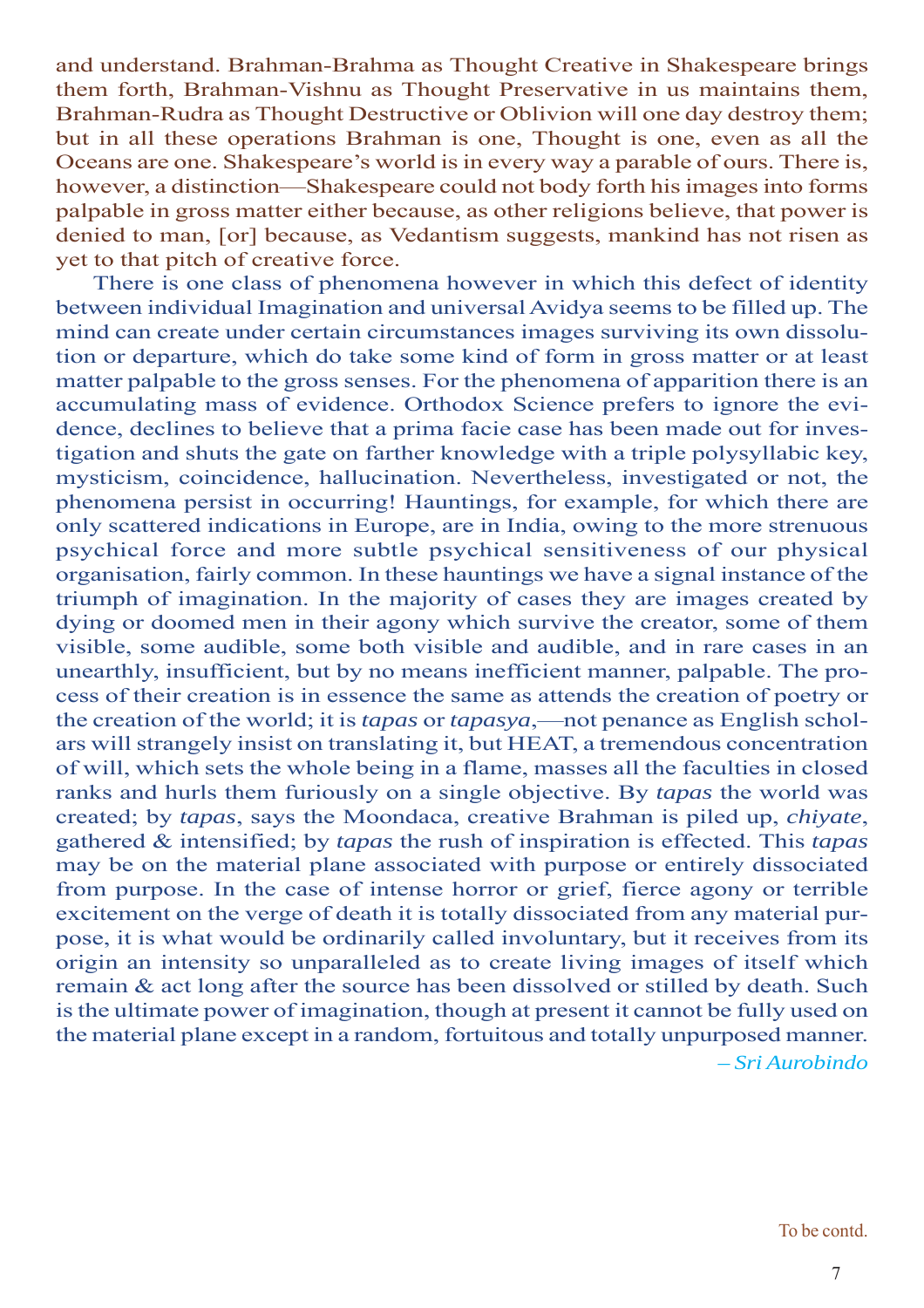## Activities during December 16, 2021 – January 15, 2022

### **HIGH LEVEL COMMITTEETOCELEBRATE 150TH BIRTH ANNIVERSARYOF SRI AUROBINDO**

"To commemorate the 150th birth anniversary of Sri Aurobindo in a befitting manner the Competent Authority has approved the constitution of a High Level Committee (HLC) under the Chairmanship of Hon'ble Prime Minister Shri Narendra Modi" reads a notification from the Ministry of Culture, Govt. Of India, dated 20<sup>th</sup> December 2021. The committee is composed of a total of 53 members at this time. Km. Tara Jauhar and Dr. Ramesh Bijlani have been co-opted as the representatives from Sri Aurobindo Ashram-Delhi Branch.

Speaking to the Committee on 24<sup>th</sup> December 2021, Tara Didi said, "The main thrust of the work of Sri Aurobindo Ashram – Delhi Branch has been Education and upliftment of the Youth from the underprivileged sections of the society. Although the Government is making remarkable changes in the education system I would stress that we pay heed to the integral education as laid down by Sri Aurobindo and the Mother to bring in a deeper and more intense system of value-based education not only for the mind but also for the entire being which we call 'Integral Education." She added that three schools are being run, two in Delhi and one in Odisha, and one Institute of Vocational Training, along the lines of Integral Education. Besides, through its institutions, the Ashram provides equipment, funds and training to 150 rural schools in under-developed regions of the country. In addition to EWS children in own schools, funding is provided for education of 260 children across the country. Another activity referred to by Tara Didi was the holding of almost fifty 7-day value based camps for children and youth where activities included Yoga, Shramdan and Meditation, etc.

Towards the end, Tara Didi made two requests: One, to christen the road between the Ashram and Sarvodaya Enclave, which has no real name at present, as **Sri Aurobindo Lane**; and Two, to "always put Sri before our guru's name and call him "**Sri Aurobindo"** and not Aurobindo."



### **DESCENTOF LIGHT, 25 DECEMBER 2021**

On Christmas Eve, a beautifully decorated Christmas tree with dangling stars and lights stood at the main entrance t o **of the Ashram**, all ready to receive the descent of light. Celebrations on Christmas day began with the 'Athletic meet'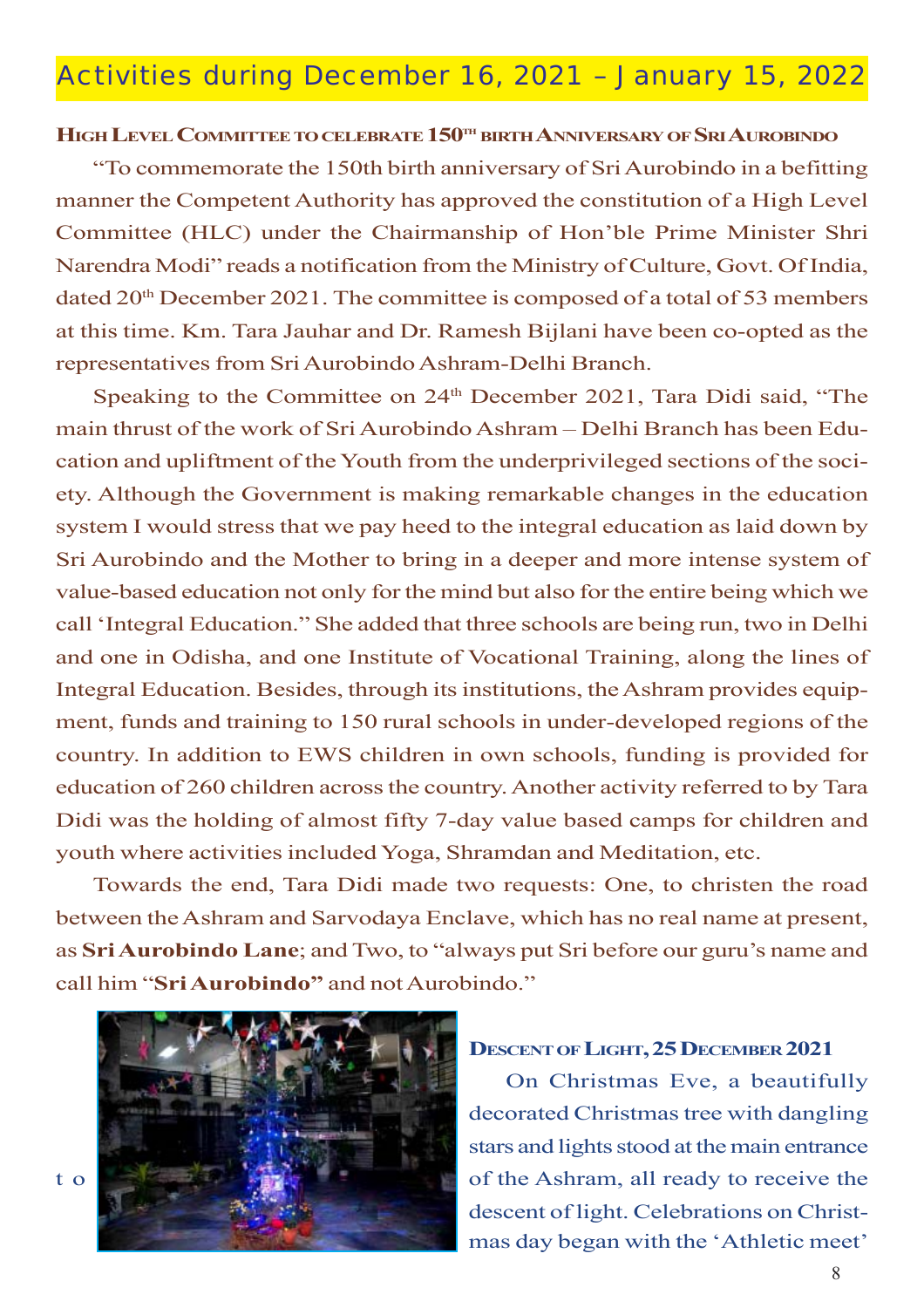

at the playground in which Ashram residents participated with gusto in sports activities such as 100 m race, 400 m relay, skipping, etc.

In the evening, the playground was bursting with energy and enthusiasm as members of the Ashram came together to participate in the Novelty Games. Everyone was seen exploring the different game stalls, where concentration, will power and creativity, all were put to test in the spirit of joy. Winners were given coupons for receiving gifts by the Ashram's very own Santa Claus sitting at the gift counter, which added that extra element of fun to the whole celebration.

Later in the evening, the Ashram community kindled lamps of aspiration at and around Sri Aurobindo's Shrine, followed by musical offering by the Ashram Choir interspersed with readings of relevant passages from 'The Descent of Light' by Tara Didi in the Meditation Hall. Prasad was distributed at the end to all attendees.

 $\zeta$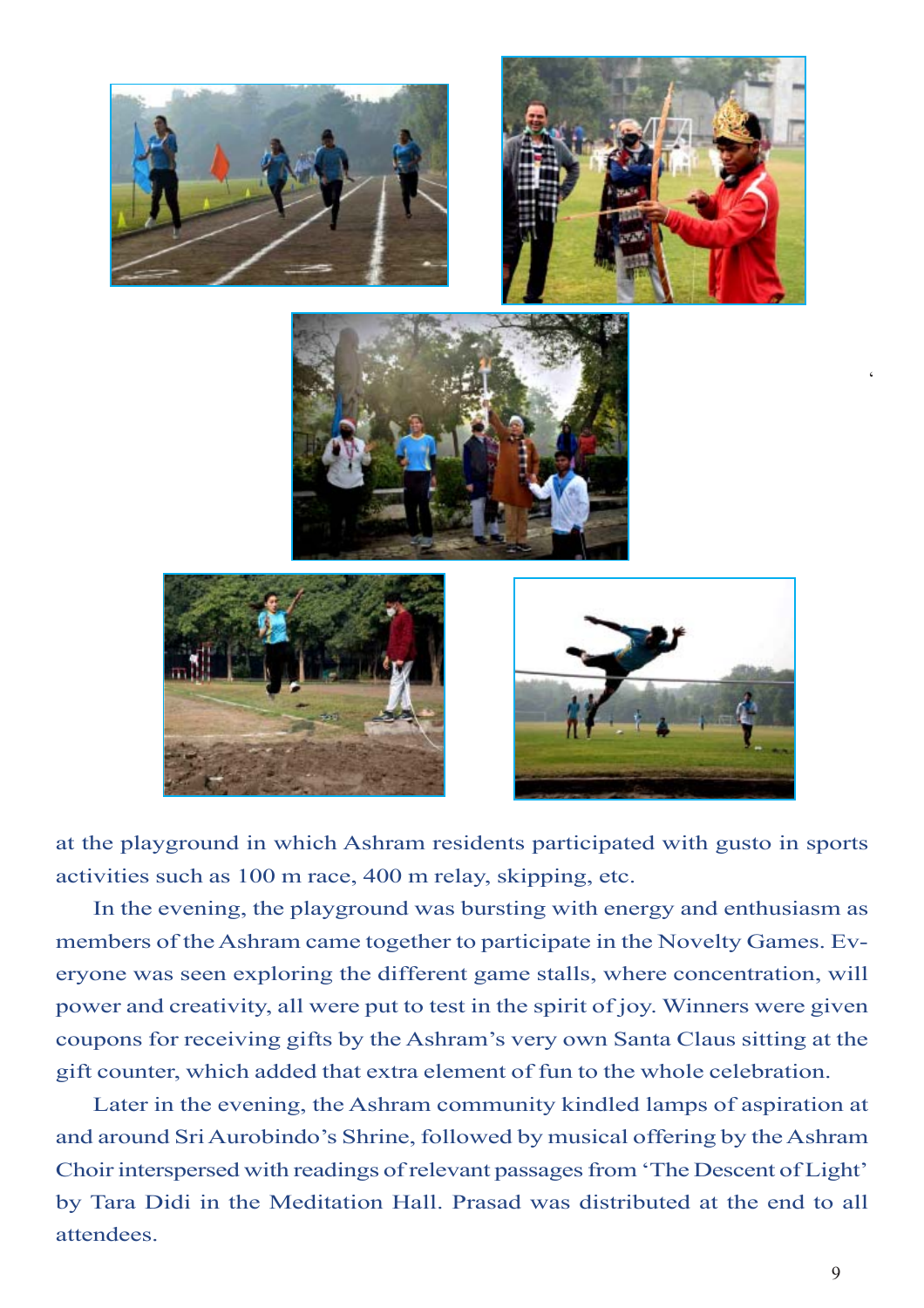### **ADVENTOFTHE NEW YEAR, 31 DECEMBER 2021 – 1 JANUARY 2022**

"Savitri is a mantra for the transformation of the world." - *The Mother*

To usher in the New Year, vocalized reading of *Savitri* (an epic poem of 23,837 lines by Sri Aurobindo) began in the afternoon of 31 December 2021 in the Meditation Hall and continued till the evening of 1 January 2022. The reading





was interrupted only at 11.45 p.m. on the New Year's Eve for meditation and distribution of the New Year calendar. Earlier in the evening the Ashram young-







sters put up a cultural program including group dance and singing. The highlight of the program was a *Nukkad Natak* on Cyber Crime Security. On the New Year Day, games were played in the morning, followed by a movie in the afternoon. In the evening the Ashram community took part in a special meditation in the Meditation Hall.

### **LOHRI, 13TH JANUARY 2022**

"Lohri is the celebration of the arrival of longer days after the winter solstice.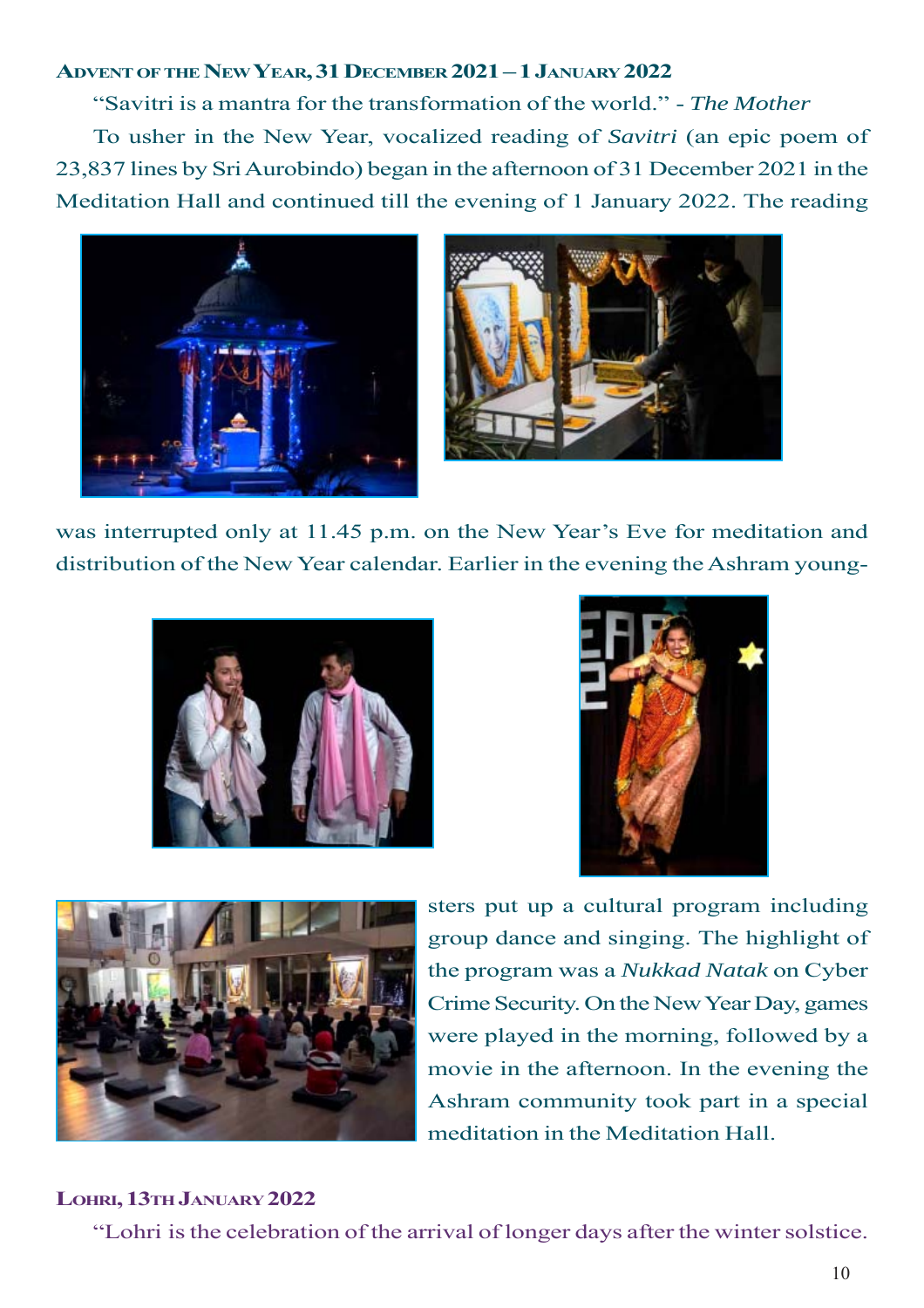According to folklore, in ancient times Lohri was celebrated at the end of the traditional month when winter solstice occurs. It celebrates the days getting longer as the sun proceeds on its northward journey." In the Ashram Lohri was celebrated with distribution of the traditional groundnuts and *revadi*.

### **NEW YOUTUBE POSTINGS** : 16 December 2021 to 15 January 2022

**Title** Link

*Jayati Jaya Ma Saraswati* || Devi Karunamayee *Nityatripto Nirashraya* || Acharya Navneet (Ever Content, Never Dependent) स $\acute{\text{a}}$ ा के विविध अंगों का प्रशिक्षण – चैत्य शिक्षा ।। अनुराधा अग्रवाल *Sumiran Kar Le Mere Manaa* || Devi Karunamayee The Threefold Life by Dr. Mankul Goyal (Talk based on Sri Aurobindo's *The Synthesis of Yoga*) *Samajh Dekh Man Meet Piyaa Re* (Kabir bhajan) by Sant Kamaal & Magan Rehnaa *Savitri* by Sri Aurobindo : Book I Canto V Section VI श्रीअरविन्द का रचना कर्म र्टाभारतीय संस्कृतिर्टा ।। डा० सुरेश चंद्र त्यागी Savitri Marg Darshan – 3rd offering The Labour of Transfiguration by Mithu Pal (Talk based on the Mother's Prayer of 22 May 1914) *Man Lago Yar Fakeeri Mein* || Devi Karunamayee The Tragedy of the Inner Death by Dr. Ramesh Bijlani (Talk based on Sri Aurobindo's *Savitri*) *He Divya Prem* || Devi Karunamayee Controlling the Uncontrollable by Aditi Kaul

https://www.youtube.com/watch?v=r-m-tOQtVn8 https://www.youtube.com/watch?v=zfRES5\_vMg0

https://www.youtube.com/watch?v=xy4FL9rqn\_0 https://www.youtube.com/watch?v=UUiZ-3DpuyQ https://www.youtube.com/watch?v=lIYqL00tejY

https://www.youtube.com/watch?v=t18Ppkmrr60

https://www.youtube.com/watch?v=cReTiCFY1HU https://www.youtube.com/watch?v=t7ijeZQ\_gps https://www.youtube.com/watch?v=0vyGPwSqfs0 https://www.youtube.com/watch?v=3Y83kU0Bun4

https://www.youtube.com/watch?v=rMFY55ssjAo https://www.youtube.com/watch?v=Om0aVn7A6UQ

https://www.youtube.com/watch?v=bCeo6a8qddE https://www.youtube.com/watch?v=h7u5mHakEUI

### **BREAKING NEWS**

Ministry of Home Affairs, Govt. of India, in a Press Note dated 25<sup>th</sup> January 2022 has announced this year's "Padma" awards. "These awards are conferred by the President of India at ceremonial functions which are held at Rashtrapati Bhawan usually around March/ April every year."

It is a matter of great jubilation that Tara Didi has been awarded *Padma Shri* for Literature and Education this year. All well-wishers heartily congratulate her on this signal recognition of her contribution, and by reflection of the Sri Aurobindo Ashram-Delhi Branch of which institution she presently is the chairperson.

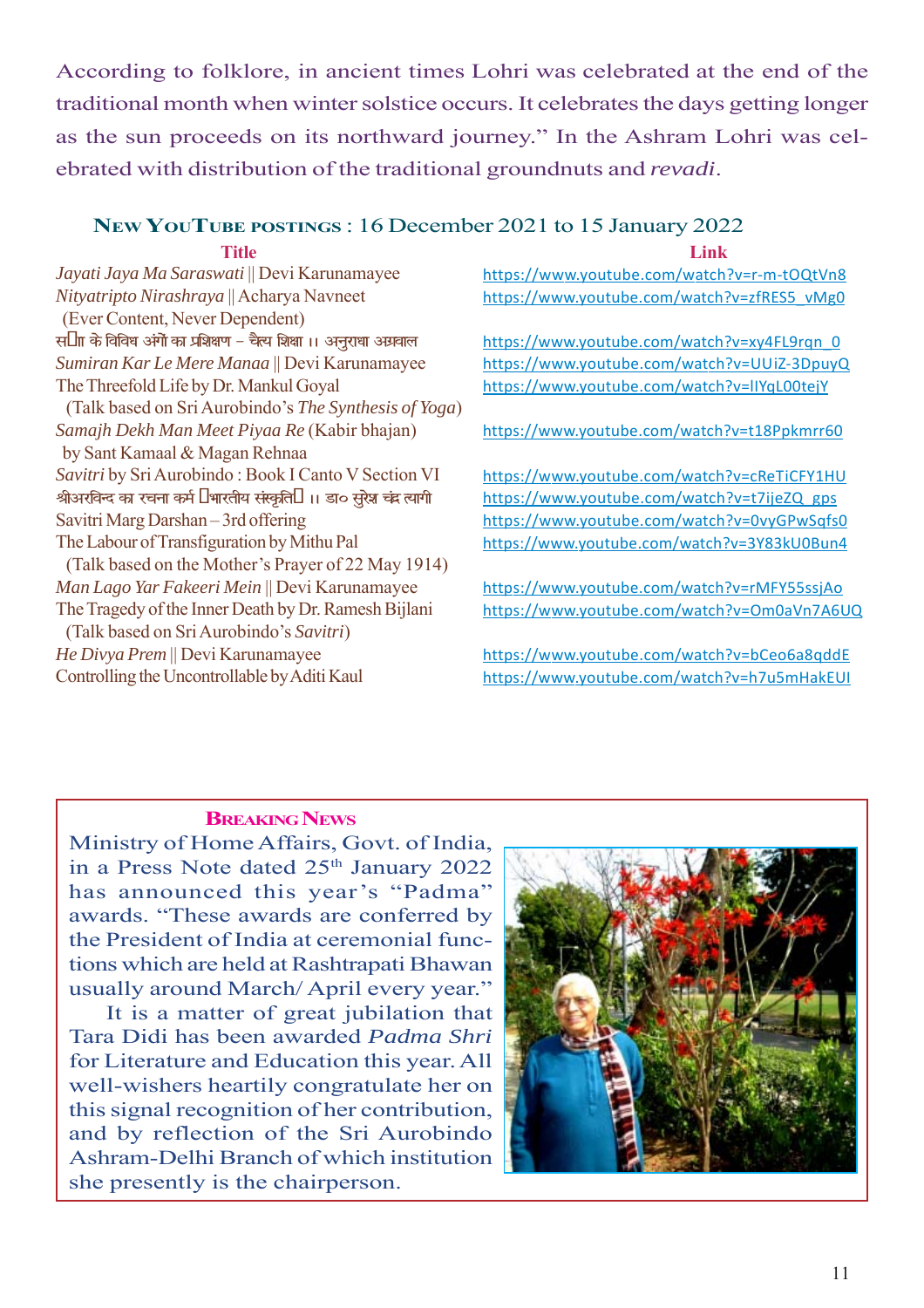### SRI AUROBINDO AND INDIA'S INDEPENDENCE

THE NEW THOUGHT: THE DOCTRINE OF PASSIVE RESISTANCE (2)

### **ITS OBJECT**

Organized resistance to an existing form of government may be undertaken either for the vindication of national liberty, or in order to substitute one form of government for another, or to remove particular objectionable features in the existing system without any entire or radical alteration of the whole, or simply for the redress of particular grievances.Our political agitation in the nineteenth century was entirely confined to the smaller and narrower objects. To replace an oppressive land revenue system by the security of a Permanent Settlement, to mitigate executive tyranny by the separation of judicial from executive functions, to diminish the drain on the country naturally resulting from foreign rule by more liberal employment of Indians in the services—to these half-way houses our wise men and political seers directed our steps, with this limited ideal they confined the rising hopes and imaginations of a mighty people reawakening after a great downfall. Their political inexperience prevented them from realising that these measures on which we have misspent half a century of unavailing effort, were not only paltry and partial in their scope but in their nature ineffective. A Permanent Settlement can always be evaded by a spendthrift Government bent on increasing its resources and unchecked by any system of popular control; there is no limit to the possible number of cesses [a cess is an additional tax besides the existing tax structure; aka *tax on tax*] and local taxes by which the Settlement could be practically violated without any direct infringement of its provisions. The mere deprivation of judicial functions will not disarm executive tyranny so long as both executive and judiciary are mainly white and subservient to a central authority irresponsible, alien and bureaucratic; for the central authority can always tighten its grip on the judiciary of which it is the controller and paymaster and habituate it to a consistent support of executive action. Nor will Simultaneous Examinations and the liberal appointment of Indians mend the matter; for an Englishman serves the Government as a member of the same ruling race and can afford to be occasionally independent; but the Indian civilian is a serf masquerading as a heaven-born and can only deserve favour and promotion by his zeal in fastening the yoke heavier upon his fellow-countrymen. As a rule the foreign Government can rely on the "native" civilian to be more zealously oppressive than even the average Anglo-Indian [that is, British] official. Neither would the panacea of Simultaneous Examinations really put an end to the burden of the drain.

The Congress insistence on the Home Charges for a long time obscured the real accusation against British rule; for it substituted a particular grievance for a radical and congenital evil implied in the very existence of British control. The huge price India has to pay England for the inestimable privilege of being ruled by Englishmen is a small thing compared with the murderous drain by which we purchase the more exquisite privilege of being exploited by British capital. The diminution of the Home Charges will not prevent the gradual death by bleeding of which exploitation is the true and abiding cause. Thus, even for the partial objects they were intended to secure, the measures for which we petitioned and clamoured in the last century were hopelessly ineffective. So was it with all the Congress nostrums; they were palliatives which could not even be counted upon to palliate; the radical evil, uncured, would only be driven from one seat in the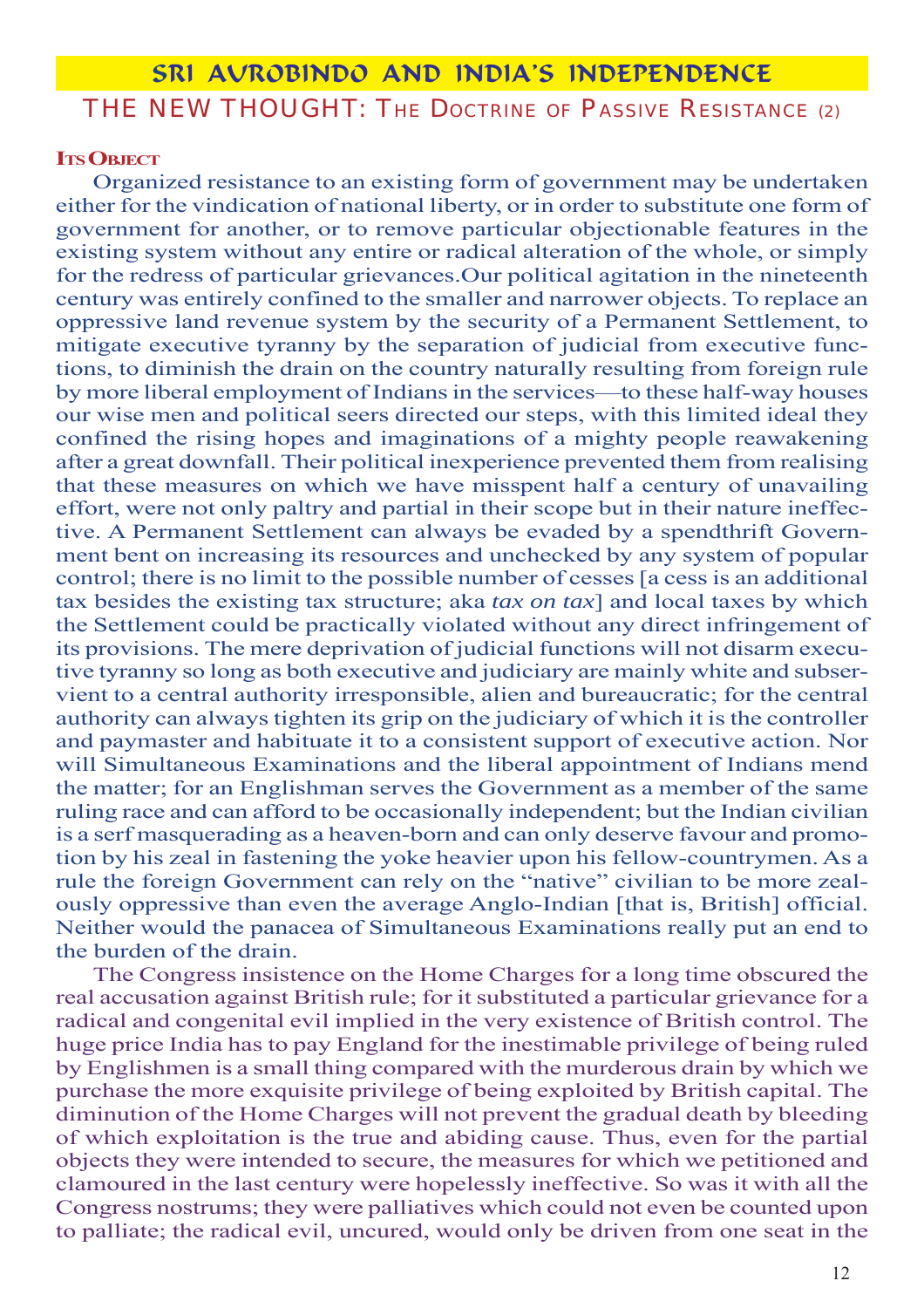body politic to take refuge in others where it would soon declare its presence by equally troublesome symptoms. The only true cure for a bad and oppressive financial system is to give the control over taxation to the people whose money pays for the needs of Government. The only effective way of putting an end to executive tyranny is to make the people and not an irresponsible Government the controller and paymaster of both executive and judiciary. The only possible method of stopping the drain is to establish a popular government which may be relied on to foster and protect Indian commerce and Indian industry conducted by Indian capital and employing Indian labour. This is the object which the new politics, the politics of the twentieth century, places before the people of India in their resistance to the present system of government,—not tinkerings and palliatives but the substitution for the autocratic bureaucracy which at present misgoverns us of a free constitutional and democratic system of government and the entire removal of foreign control in order to make way for perfect national liberty.

The redress of particular grievances and the reformation of particular objectionable features in a system of government are sufficient objects for organized resistance only when the Government is indigenous and all classes have a recognised place in the political scheme of the State. They are not and cannot be a sufficient object in countries like Russia and India where the laws are made and administered by a handful of men, and a vast population, educated and uneducated alike, have no political right or duty except the duty of obedience and the right to assist in confirming their own servitude. They are still less a sufficient object when the despotic oligarchy is alien by race and has not even a permanent home in the country, for in that case the Government cannot be relied on to look after the general interests of the country, as in nations ruled by indigenous despotisms; on the contrary, they are bound to place the interests of their own country and their own race first and foremost. Organized resistance in subject nations which mean to live and not die, can have no less an object than an entire and radical change of the system of government; only by becoming responsible to the people and drawn from the people can the Government be turned into a protector instead of an oppressor. But if the subject nation desires not a provincial existence and a maimed development but the full, vigorous and noble realization of its national existence, even a change in the system of government will not be enough; it must aim not only at a national Government responsible to the people but at a free national Government unhampered even in the least degree by foreign control.

It is not surprising that our politicians of the nineteenth century could not realize these elementary truths of modern politics. They had no national experience behind them of politics under modern conditions; they had no teachers except English books and English liberal "sympathisers" and "friends of India". Schooled by British patrons, trained to the fixed idea of English superiority and Indian inferiority their imaginations could not embrace the idea of national liberty and perhaps they did not even desire it at heart preferring the comfortable ease which at that time still seemed possible in a servitude under British protection to the struggles and sacrifices of a hard and difficult independence. Taught to take their political lessons solely from the example of England and ignoring or not valuing the historical experience of the rest of the world, they could not even conceive of a truly popular and democratic Government in India except as the slow result of the development of centuries, progress broadening down from precedent to precedent. They could not then understand that the experience of an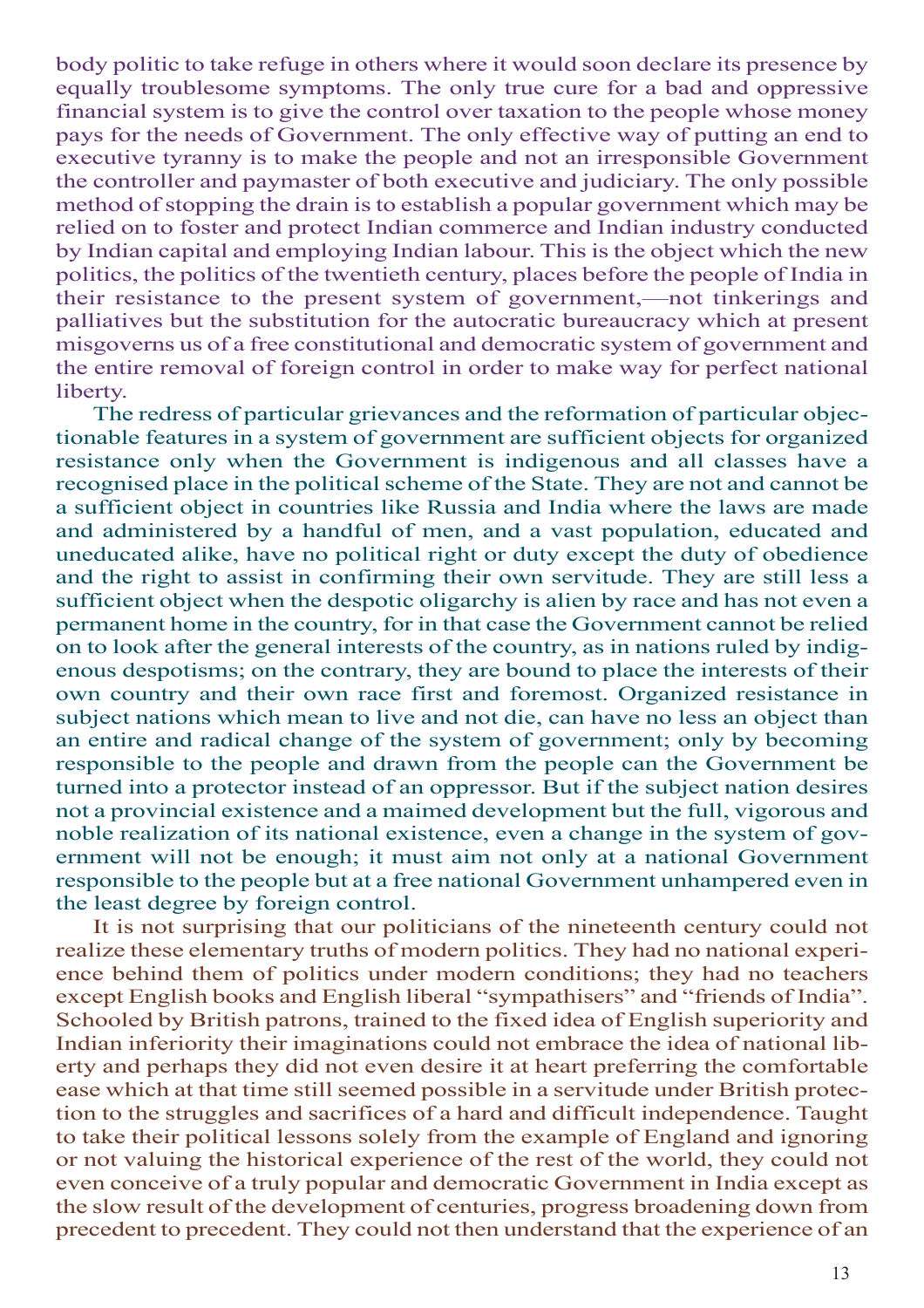independent nation is not valid to guide a subject nation, unless and until the subject nation throws off the yoke and itself becomes independent. They could not realize that the slow, painful and ultra-cautious development, necessary in mediaeval and semi- mediaeval conditions when no experience of a stable popular Government had been gained, need not be repeated in the days of the steamship, railway and telegraph, when stable democratic systems are part of the world's secured and permanent heritage. The instructive spectacle of Asiatic nations demanding and receiving constitutional and parliamentary government as the price of a few years' struggle and civil turmoil, had not then been offered to the world. But even if the idea of such happenings had occurred to the more sanguine spirits, they would have been prevented from putting it into words by their inability to discover any means towards its fulfilment. Their whole political outlook was bounded by the lessons of English history, and in English history they found only two methods of politics, — the slow method of agitation and the swift decisive method of open struggle and revolt. Unaccustomed to independent political thinking they did not notice the significant fact that the method of agitation only became effective in England when the people had already gained a powerful voice in the Government. In order to secure that voice they had been compelled to resort no less than three times to the method of open struggle and revolt. Blind to the significance of this fact, our nineteenth century politicians clung to the method of agitation, obstinately hoping against all experience and reason that it would somehow serve their purpose. From any idea of open struggle with the bureaucracy they shrank with terror and a sense of paralysis. Dominated by the idea of the overwhelming might of Britain and the abject weakness of India, their want of courage and faith in the nation, their rooted distrust of the national character, disbelief in Indian patriotism and blindness to the possibility of true political strength and virtue in the people, precluded them from discovering the rough and narrow way to salvation. Herein lies the superiority of the new school that they have an indomitable courage and faith in the nation and the people. By the strength of that courage and faith they have not only been able to enforce on the mind of the country a higher ideal but perceive an effective means to the realization of that ideal. By the strength of that courage and faith they have made such immense strides in the course of a few months. By the strength of that courage and faith they will dominate the future.

The new methods were first tried in the great Swadeshi outburst of the last two years, — blindly, crudely, without leading and organization, but still with amazing results. The moving cause was a particular grievance, the Partition of Bengal; and to the removal of the particular grievance, pettiest and narrowest of all political objects, our old leaders strove hard to confine the use of this new and mighty weapon. But the popular instinct was true to itself and would have none of it. At a bound we passed therefore from mere particular grievances, however serious and intolerable, to the use of passive resistance as a means of cure for the basest and evilest feature of the present system, — the bleeding to death of a country by foreign exploitation. And from that stage we are steadily advancing, under the guidance of such able political thinking as modern India has not before seen and with the rising tide of popular opinion at our back, to the one true object of all resistance, passive or active, aggressive or defensive, — the creation of a free popular Government and the vindication of Indian liberty.

Bande Mataram April 12, 1907 – *Sri Aurobindo*